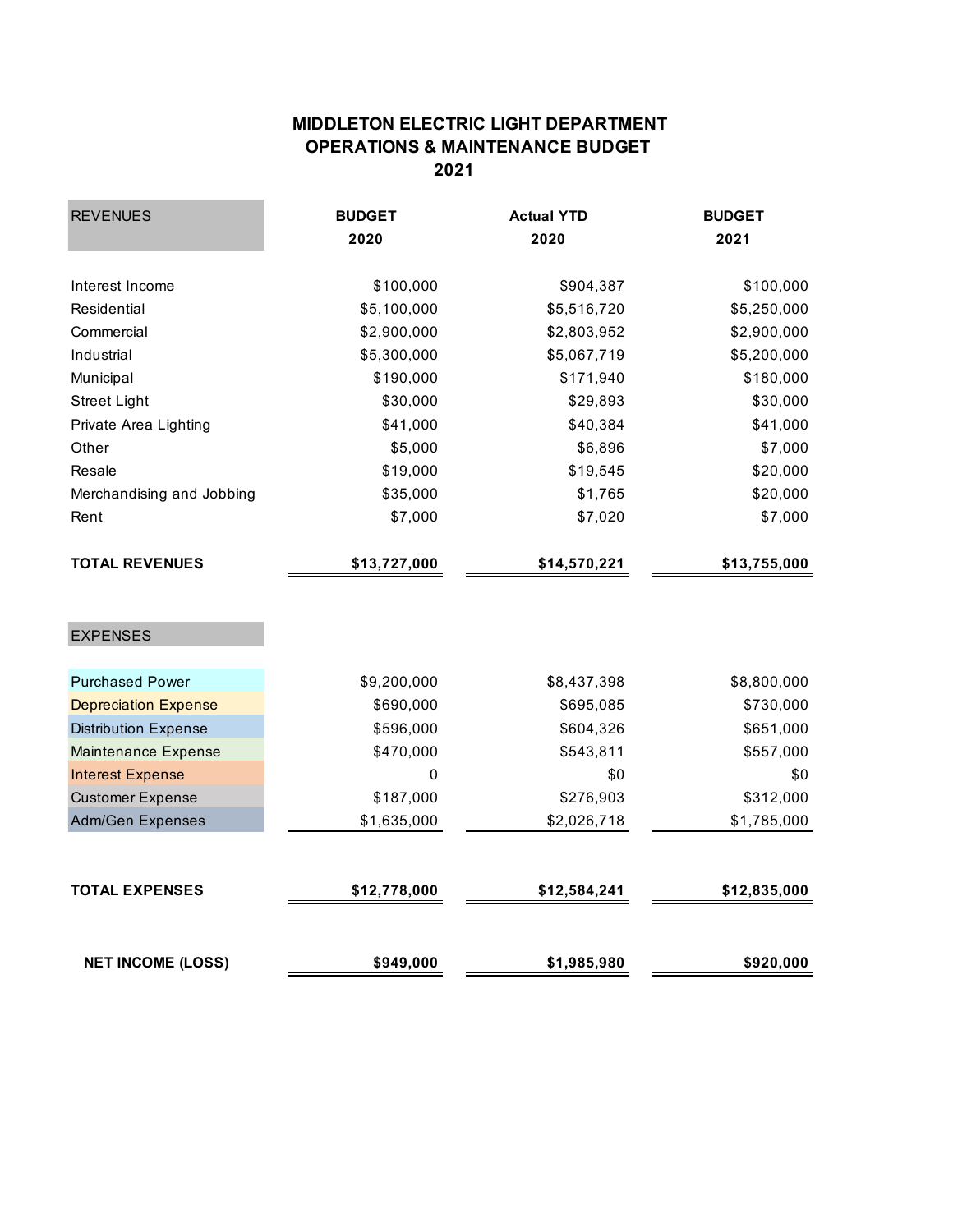|       |                                       | 2021          | 2021   | Over or             |
|-------|---------------------------------------|---------------|--------|---------------------|
|       |                                       | <b>Budget</b> | Actual | Amt.Remaining       |
| 403   | <b>Depreciation Expense</b>           | \$730,000     |        | \$730,000           |
| 582.7 | Bond and Note Interest                | \$0           |        | \$0                 |
| 555   | <b>Purchased Power</b>                | \$8,450,000   |        | \$8,450,000         |
| 557   | <b>Other Power Supply</b>             | \$350,000     |        | \$350,000           |
| 569   | <b>Maintenance of Structures</b>      | \$0           |        | \$0                 |
| 580   | Supervison & Engineering              | \$135,000     |        | \$135,000           |
| 581   | Load Dispatching                      | \$0           |        | \$0                 |
| 582   | <b>Station Expenses</b>               | \$15,000      |        | \$15,000            |
| 583   | <b>Overhead Lines</b>                 | \$20,000      |        | \$20,000            |
| 584   | <b>Underground Line Expense</b>       | \$5,000       |        | \$5,000             |
| 585   | St. Light and Signal Expense          | \$1,000       |        | \$1,000             |
| 586   | Meter Expense                         | \$95,000      |        | \$95,000            |
| 587   | <b>Customer Install Expenses</b>      | \$300,000     |        | \$300,000           |
| 588   | Misc. Distribution Expenses           | \$80,000      |        | \$80,000            |
| 590   | Maintenance Supervision & Eng         | \$0           |        | \$0                 |
| 592   | Maintenance of Station Equipment      | \$50,000      |        | \$50,000            |
| 593   | Maintenance of Overhead Lines         | \$475,000     |        | \$475,000           |
| 594   | Maintenance of Underground Lines      | \$2,000       |        | \$2,000             |
| 595   | Maintenance of Line Transformers      | \$5,000       |        | \$5,000             |
| 596   | Maintenance Street Lights             | \$20,000      |        | \$20,000            |
| 597   | <b>Maintenance of Meters</b>          | \$5,000       |        | \$5,000             |
| 902   | <b>Meter Reading Expense</b>          | \$90,000      |        | \$90,000            |
| 903   | <b>Customer Records Expense</b>       | \$85,000      |        | \$85,000            |
| 904   | Uncollectible accounts                | \$100,000     |        | \$100,000           |
| 906   | <b>Conservation Services</b>          | \$35,000      |        | \$35,000            |
| 913   | <b>Advertising Expense</b>            | \$2,000       |        | \$2,000             |
| 920   | <b>Admin and General Expenses</b>     | \$390,000     |        | \$390,000           |
| 921   | <b>Office Supplies and Expenses</b>   | \$50,000      |        | \$50,000            |
| 923   | <b>Outside Services Expense</b>       | \$150,000     |        | \$150,000           |
| 924   | Property Insurance                    | \$30,000      |        | \$30,000            |
| 925   | <b>Injuries and Damages</b>           | \$5,000       |        | \$5,000             |
| 926   | <b>Employee Pensions and Benefits</b> | \$675,000     |        | \$675,000           |
| 930   | Misc. General Expenses                | \$35,000      |        | \$35,000            |
| 932   | Maintenance of General Plant          | \$400,000     |        | \$400,000           |
| 933   | <b>Transportation Expenses</b>        | \$50,000      |        | \$50,000            |
|       |                                       |               |        |                     |
|       | <b>Total Expenses</b>                 | \$12,835,000  |        | \$0<br>\$12,835,000 |